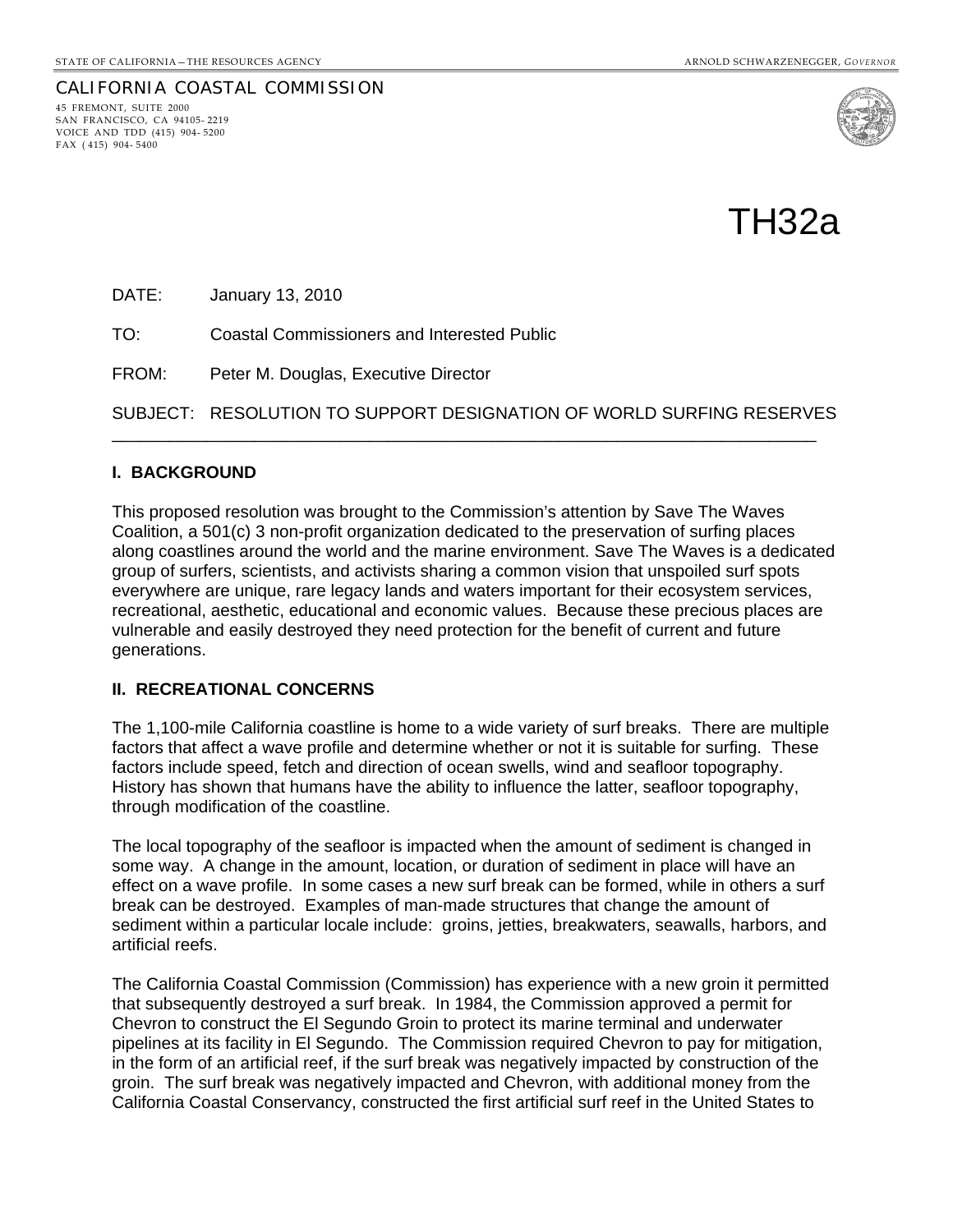compensate for the loss of the surfing resource. Pratte's Reef, as it was named, ultimately failed due to a variety of factors. As a result mitigation for the lost recreational surfing resource was never accomplished. Pratte's Reef is a vivid example of the difficulty in replacing a lost natural surf break with an artificial one. While artificial surfing reef technology has advanced significantly in the last 20 years, reliable, practical and cost-effective solutions are still challenging due to the extremely dynamic nature of a natural surf break that is unique in many respects.

Other examples of surf breaks destroyed by human intervention in California include:

- *Corona del Mar.* In the late 1920s, Corona del Mar was home to a very large and popular surf break that existed adjacent to the Newport Harbor jetty. California's first surfing organization and surf competition both started here. In 1935, harbor officials began dredging the harbor to increase its depth and consequently destroyed the surf break. $1$
- *Stanley's Diner.* In Ventura County, in 1971, the expansion of Highway 101 destroyed another surf break known as Stanley's Diner. An elevated off ramp was constructed through the small town of Sea Cliff, which impacted the sediment flow to the beach and permanently altered the surf break. Today, the surf break, Stanley's Diner no longer  $exists.<sup>2</sup>$  $exists.<sup>2</sup>$  $exists.<sup>2</sup>$
- *Killer Dana.* The most memorable surf break destruction and enduring example for the call to action by surfers, was Killer Dana. This break was destroyed in 1966 by the construction of Dana Point Harbor and its accompanying marinas and 1.5-mile jetty. Today, the once powerful break is merely a remnant of what it was. Now called Doheny, it only breaks with a south swell and produces a very small and gentle wave suitable only for beginners. The destruction of Killer Dana deeply affected the surfing community, as it was an epicenter of the local southern California surf scene from the 19[3](#page-1-2)0s until its demise.<sup>3</sup>

### **III. WORLD SURFING RESERVES**

-

The examples above served to motivate surfers at the grassroots level to call for action to protect local surf breaks for the benefit of current and future generations of water wave rider enthusiasts. Natural surf breaks are important public recreational resources deserving protection and preservation. Save The Waves maintains a list of surf breaks around the world that are threatened by potential physical development. They also have launched a public awareness and environmental stewardship program, called World Surfing Reserves (WSRs), to highlight the tremendous universal value of outstanding surf breaks and their surrounding environments throughout the world.

WSRs are loosely based on the UNESCO World Heritage Sites concept as well as the Australian National Surfing Reserves (ANSR) program. World Heritage Sites are designated to

<span id="page-1-0"></span>

<sup>&</sup>lt;sup>1</sup> See Save The Waves, *Extinct Wave: Corona del Mar, Newport Beach*,<br>**http://www.savethewaves.org/extinct/view/62/1** (last visited on December 8, 2009).

<span id="page-1-1"></span> $\frac{2}{3}$  See Stanley's Story, Stanley's Diner, **[http://surfcrazy.com/stanleys/ \(last](http://surfcrazy.com/stanleys/%20(last)** visited on December 8, 2009).<br><sup>3</sup> See Surfline, Killer Dana, **[http://www.surfline.com/surfing-a-to-z/killer-dana-history\\_844/](http://www.surfline.com/surfing-a-to-z/killer-dana-history_844/)** (last v

<span id="page-1-2"></span>December 8, 2009).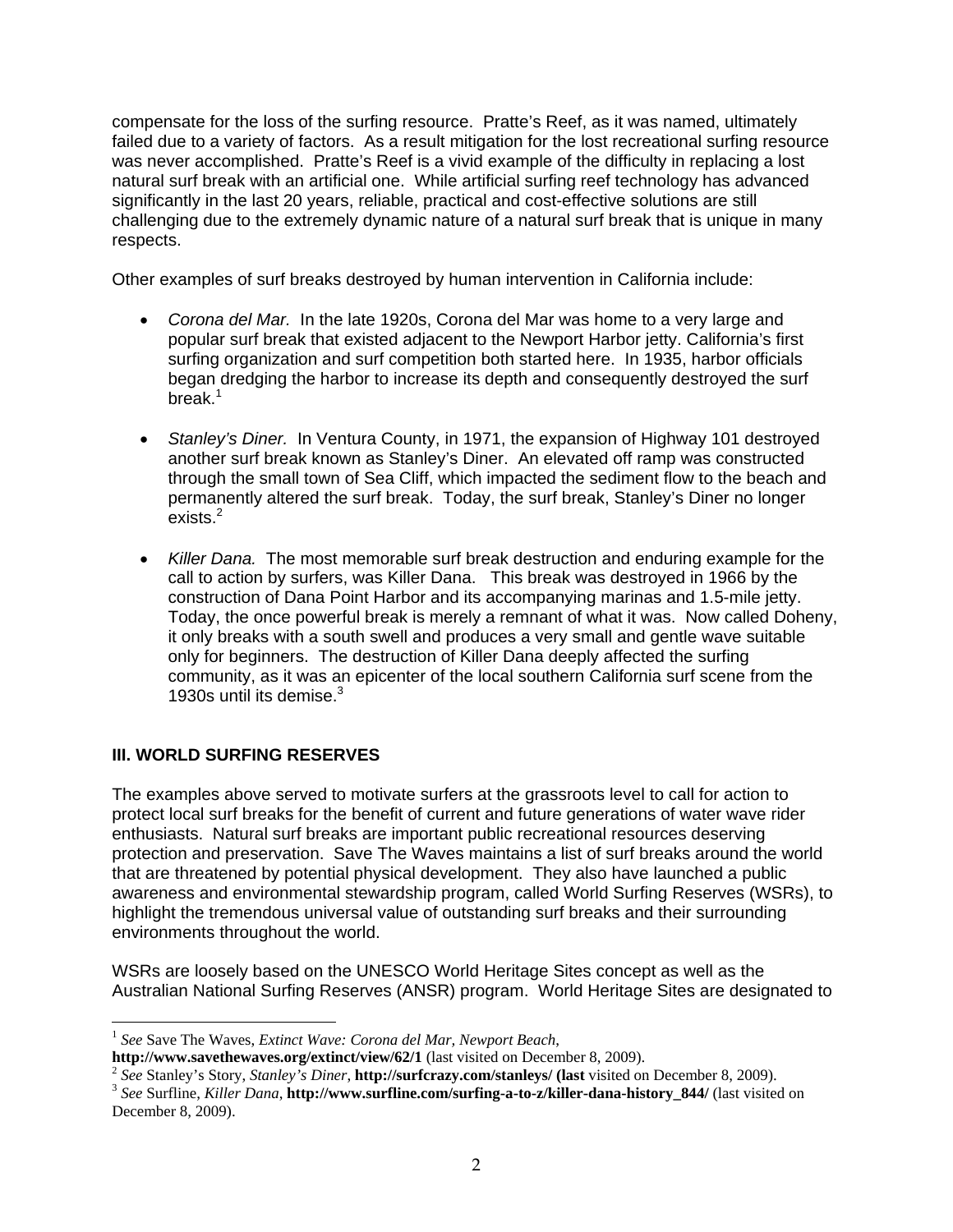protect legacy lands constituting a vital part of the world's cultural and natural heritage.<sup>[4](#page-2-0)</sup> Similarly, WSRs will be identified, designated and memorialized with the goal of protecting the world's remaining outstanding waves and wave places, and their surf zones. Australian NSRs recognize the environmental, cultural, historical, and recreational significance of Australian surf culture.<sup>5</sup> WSRs will be designated based on similar criteria that include consideration of: the quality and consistency of the wave or surf zone, unique environmental characteristics of the area, surf culture and history in the surf place, and local community support for the designation. Surf breaks that rank very high in all of these categories will be selected for designation as a WSR.

WSR is first and foremost an education and public awareness program—a way to communicate the value of a surf break to the local community and the world. WSR is also a stewardship program as it will engage and empower the local community to help protect and steward the site on an ongoing basis. Based on a concept included in ANSRs, a local steering committee will be founded to actively participate in all aspects of WSR designation and maintenance. This includes planning the enshrinement ceremony, designing a public brochure that will trace the surf history and culture of the surf break, the installation of a commemorative piece of artwork for permanent display and the creation of a management plan. While the local steering committee has no actual management authority, the purpose of the management plan will be to provide guidance to decision-makers, and document and monitor the resources and values of the surf break.

Although WSRs are based upon the concepts embodied in World Heritage Sites and ANSRs, they are primarily symbolic in nature. While World Heritage Sites are implemented by international treaty and enforced by State Parties<sup>[6](#page-2-2)</sup> and ANSRs are implemented and enforced by regional governments in Australia, WSRs currently enjoy no such regulatory authority. WSRs are not legally defined, mandated, or enforced by any international, federal or California state agency. Although WSRs are in essence only "paper parks," an increase in public awareness of the benefits of a WSR may translate into citizen action to extend it formal legal protection in the future.

Save The Waves has partnered with the International Surfing Association and its affiliated National Governing Bodies to educate surfers and the public about WSRs and solicit nominations. The 2009 nomination process closed on September 30<sup>th</sup> after 124 entries had been received. A partnership with Google Earth allows members of the public to see the exact locations and information about the nominations using the Google Earth application. Within the United States, nine surf breaks were nominated including six within California: Santa Cruz (Santa Cruz County), Mavericks (San Mateo County), Blacks Beach (San Diego County), Malibu (Los Angeles County), Rincon (Ventura County) and Trestles (Orange County). Save The Waves anticipates the designation and enshrinement of its first three WSRs in 2010.

 $\overline{a}$ 

<span id="page-2-0"></span><sup>4</sup> *See* United National Educational, Scientific and Cultural Organization (UNESCO), *World Heritage*, **http://whc.unesco.org/en/about/** (last visited on December 8, 2009).

<span id="page-2-1"></span> $<sup>5</sup>$  Farmer, B., Short, A.D. (2007) Australian National Surfing Reserves – rationale and process for recognizing iconic</sup> surfing locations. *Journal of Coastal Research*, Special Issue 50, 99-103.

<span id="page-2-2"></span><sup>6</sup> United National Educational, Scientific and Cultural Organization (UNESCO).World Heritage.

*Operational Guidelines for the Implementation of the World Heritage Convention,* January 2008 at 25.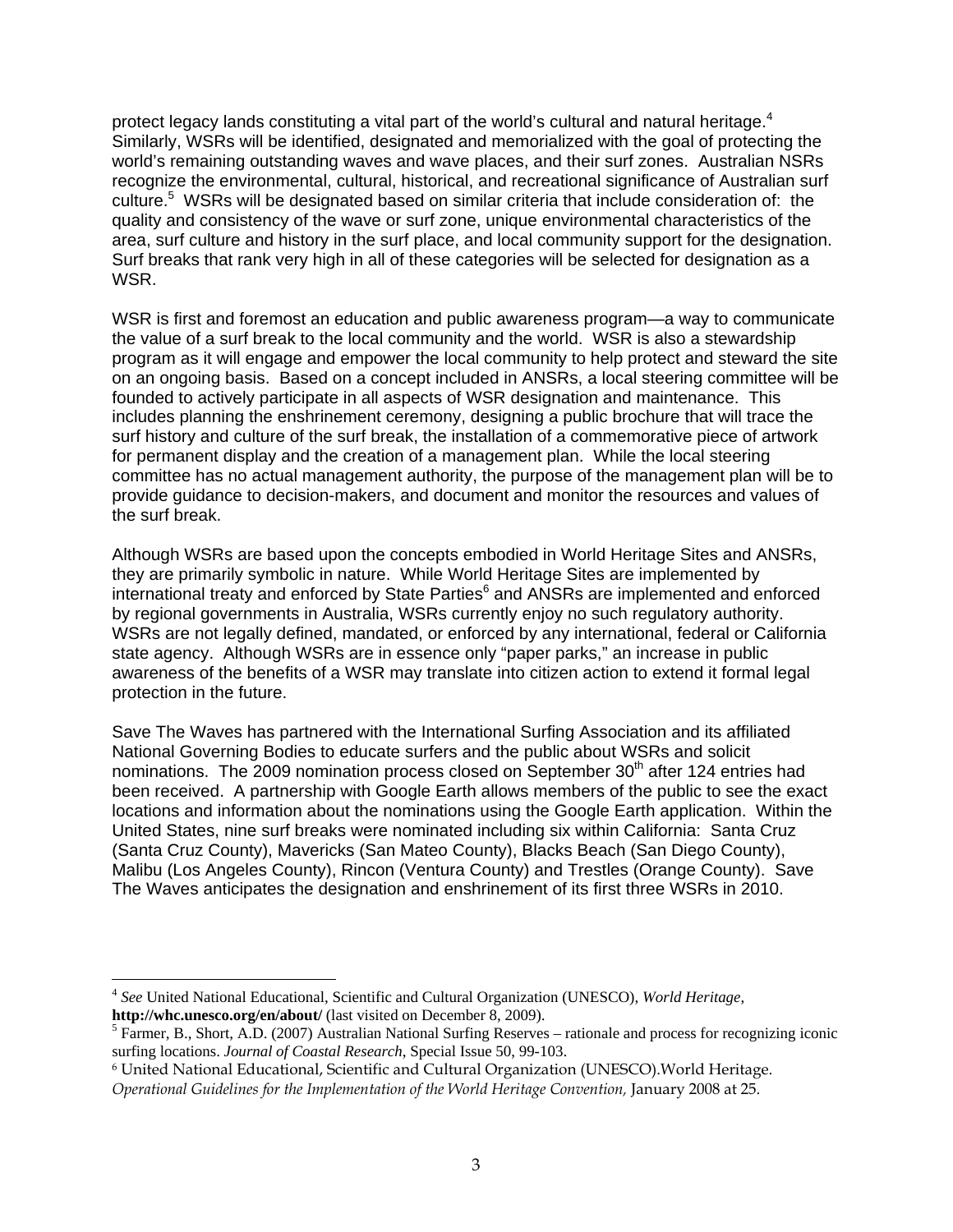### **IV. COMPATIBILITY WITH EXISTING MANDATES**

WSRs will not interfere with nor confound the efforts of either the state of California or the federal government as these agencies designate and organize the state's network and nation's system of marine protected areas (MPAs). Since WSRs have no legal mandate and are a conceptual construct only, there is no opportunity for overlapping or confused mandates, interagency miscommunication, or jurisdictional conflicts since WSRs have no legal status.

The state of California is currently engaged in a process of designating a network of MPAs along the California coast within state waters (from the shore out to 3 nautical miles) pursuant to the 1999 California Marine Life Protection Act. Designation has been formally codified for only certain areas of the state, with other areas pending and still other areas not yet designated. The entire process is anticipated to be completed within the next few years. An important component of this network is its adaptive management strategy, meaning that MPAs will be monitored and boundaries modified as needed over time. New MPAs can continue to be proposed as well.<sup>[7](#page-3-0)</sup> If a WSR is designated in an area that overlaps with or is adjacent to an MPA, the only effect would be a reciprocal positive one whereby both the MPA and the WSR are bolstered by the designation of the other.

The federal government is currently engaged in a process of developing a National System of MPAs throughout federal waters (from 3 nautical miles seaward to 200 nautical miles) pursuant to the 2000 Marine Protected Areas Executive Order 13158. An official inventory of all MPAs that have been included in the National System thus far is available, while the National MPA Center continues to accept new nominations. $8$  It is highly unlikely that a WSR will be designated in an area that overlaps with or is adjacent to an MPA within the National System because WSRs are near shore places while federal MPAs do not exist landward of three nautical miles.

On June 12, 2009 President Obama issued a Presidential Memorandum creating an Interagency Ocean Policy Task Force to develop a national policy for the oceans, our coasts, and the Great Lakes. One of its charges is to develop, within 180 days, a recommended framework for effective coastal and marine spatial planning.<sup>[9](#page-3-2)</sup> Designation of WSRs may assist in marine and spatial planning as they will identify and define specific and outstanding surf breaks around coastal America.

### **V. RECOMMENDED ACTION**

As evidenced by the failure of Pratte's Reef, successful replacement of lost natural surf breaks has not yet been demonstrated in California or the United States. The California Coastal Act (Coastal Act) requires that coastal areas suited for water-oriented recreational activities that cannot readily be provided at inland water areas, such as surfing, shall be protected and that lower cost visitor and recreational facilities, such as a surf break, shall be protected.<sup>10</sup> Adoption

<span id="page-3-0"></span><sup>7</sup> *See* California Department of Fish and Game, *Marine Life Protection Act Initiative*, **<http://www.dfg.ca.gov/mlpa/>**

<span id="page-3-1"></span><sup>(</sup>last visited on December 8, 2009).<br><sup>8</sup> *See* Marine Protected Areas of the United States, *National MPA Center*, **<http://mpa.gov/>** (last visited on December 8, 2009).

<span id="page-3-2"></span><sup>&</sup>lt;sup>9</sup> *See* The White House Council on Environmental Quality, *The Interagency Ocean Policy Task Force*, **http://www.whitehouse.gov/administration/eop/ceg/initiatives/oceans** (last visited on December 8, 2009.)

<span id="page-3-3"></span> $10$ California Public Resources Code §30220 states, "Coastal areas suited for water-oriented recreational activities *that cannot readily be provided at inland water areas shall be protected for such uses."* and §30213 states, *"Lower*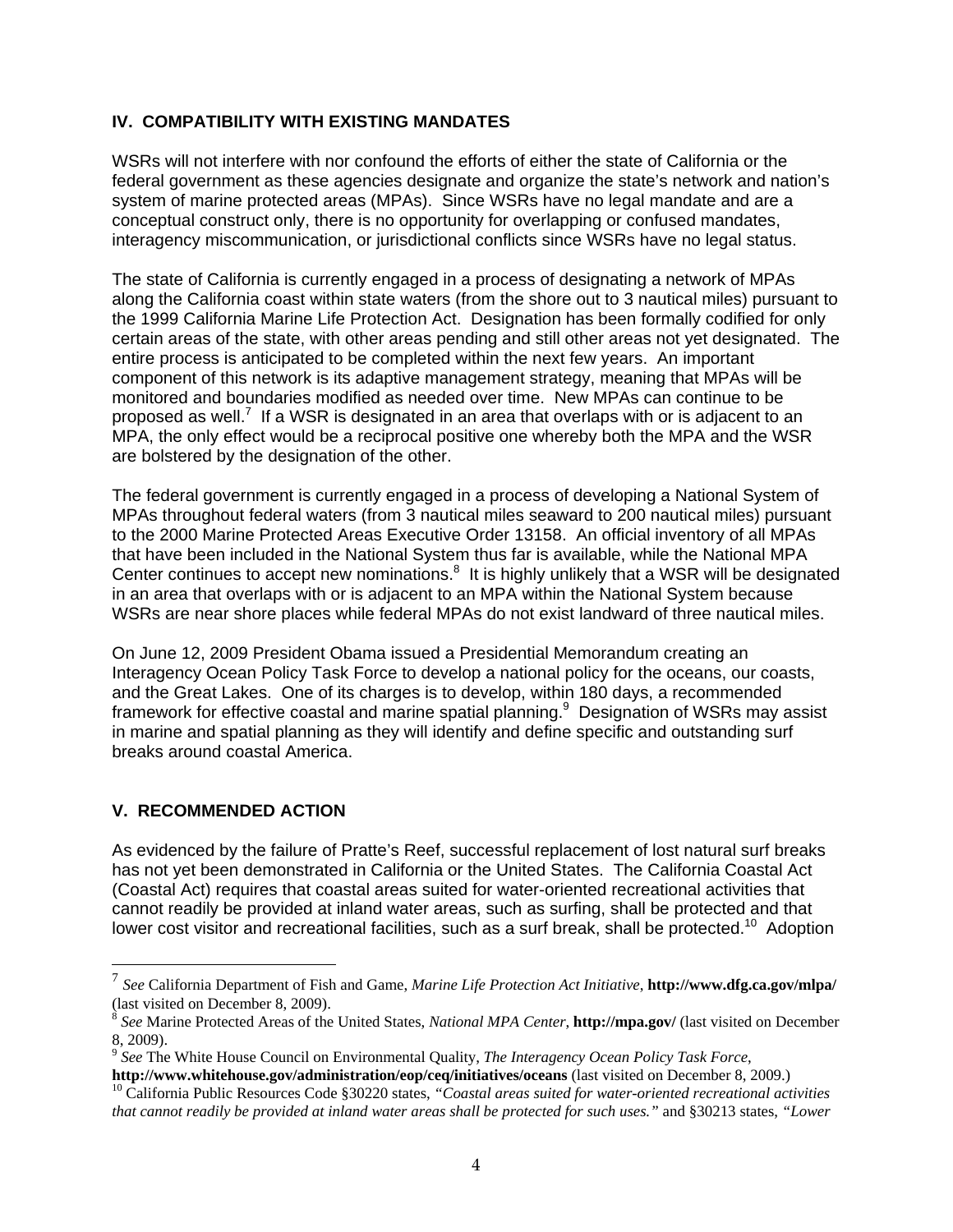of the attached resolution will demonstrate support for the concept that surf breaks are a valuable natural resource to the state of California that must be protected consistent with the Coastal Act. WSRs are a proactive approach to the identification of outstanding coastal recreational places. WSR designation may function to assist the Commission in future decisionmaking relative to the protection of unique wave rider places along the California coast.

*cost visitor and recreational facilities shall be protected, encouraged, and where feasible, provided. Developments providing public recreational opportunities are preferred."* 

 $\overline{a}$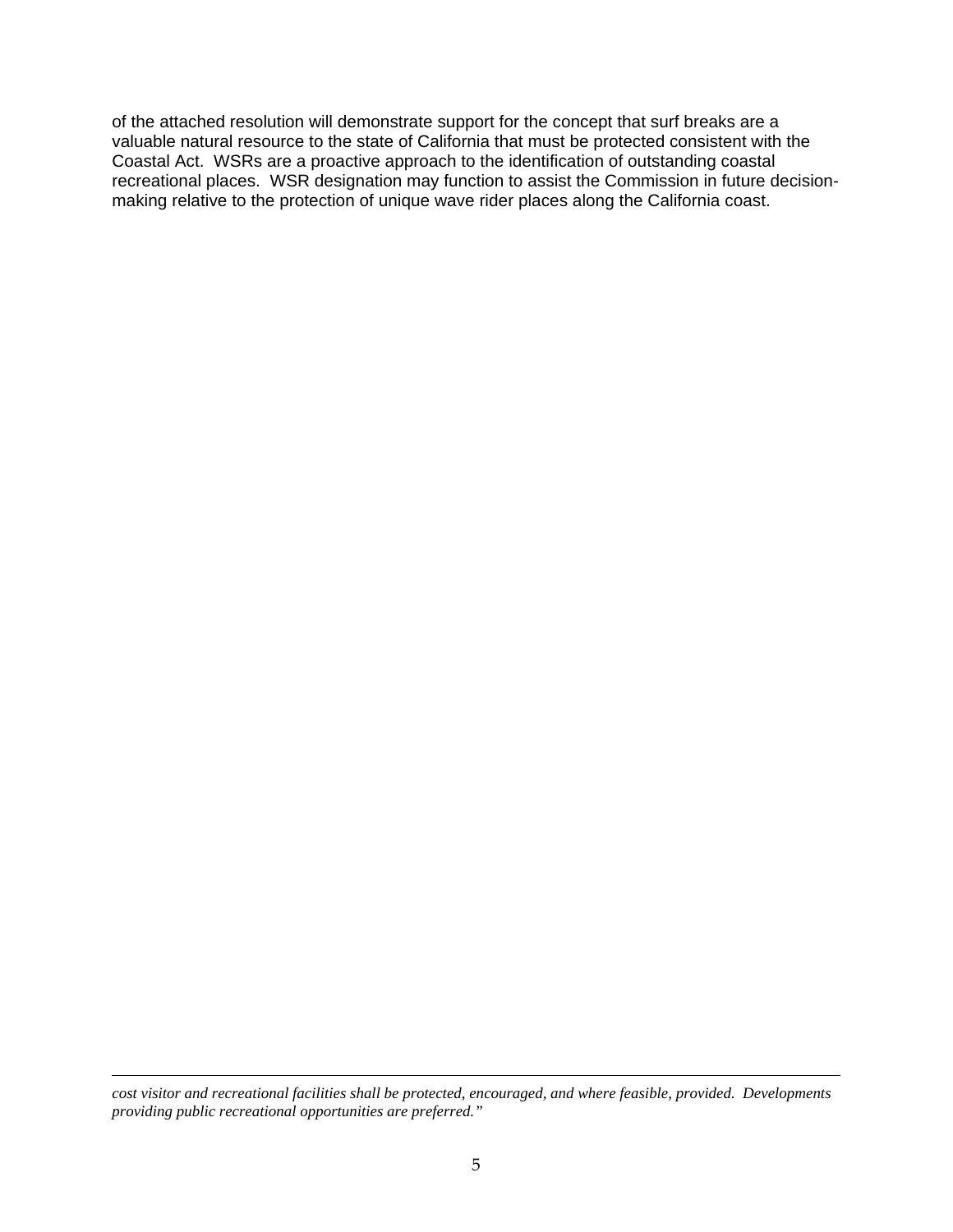## **RESOLUTION BY THE**

# **CALIFORNIA COASTAL COMMISSION**

# **IN SUPPORT OF WORLD SURFING RESERVES**

**Whereas:** The California Coastal Commission was established by the People of California through initiative statute in 1972 and made permanent in 1976 by the California Legislature as the state's principal coastal management agency with diverse responsibilities including but not limited to, "… protect(ing) regional, state and national interests in ensuring the maintenance of the long-term productivity and economic vitality of coastal resources necessary for the well-being of the people of the state…;" and

**Whereas:** The California Coastal Act further provides that in order "…to avoid longterm costs to the public and a diminished quality of life resulting from the misuse of coastal resources, to coordinate and integrate the activities of the many agencies whose activities impact the coastal zone, and to supplement their activities in matters not properly within the jurisdiction of any existing agency, it is necessary to provide for continued state coastal planning and management through a state coastal commission;" and

**Whereas:** The California Coastal Act mandates that maximum public access and recreational opportunities shall be provided for all people and section 30220 specifically provides that "*Coastal areas suited for water-oriented recreational activities that cannot readily be provided at inland water areas shall be protected for such uses*"; and

**Whereas:** Wave rider places, also known as surf breaks, are unique and provide lower cost visitor recreational opportunities and California's coastal waters contain surf breaks of great variety, public value, and popularity; and

**Whereas:** Surfing is a recreational activity that cannot readily be provided at inland water areas; and

**Whereas:** Surf breaks encompass significant marine ecological resources and values of immeasurable benefit to the people of California; and

**Whereas:** Many wave rider places are historically important as story sites for a growing surfing culture whose birthplace is California on the mainland of the United States, as exemplified by efforts of the State Historic Preservation Officer to register Trestles, a surf break at San Onofre State Beach near San Clemente, on the National Register of Historic Places; and

**Whereas:** Surf breaks are significant drivers of local economies as shown in studies at Trestles and Mavericks, a surf break in Half Moon Bay, that estimate their total economic impact and "non-market" economic value to be between \$8- \$13 million and \$24 million respectively; and